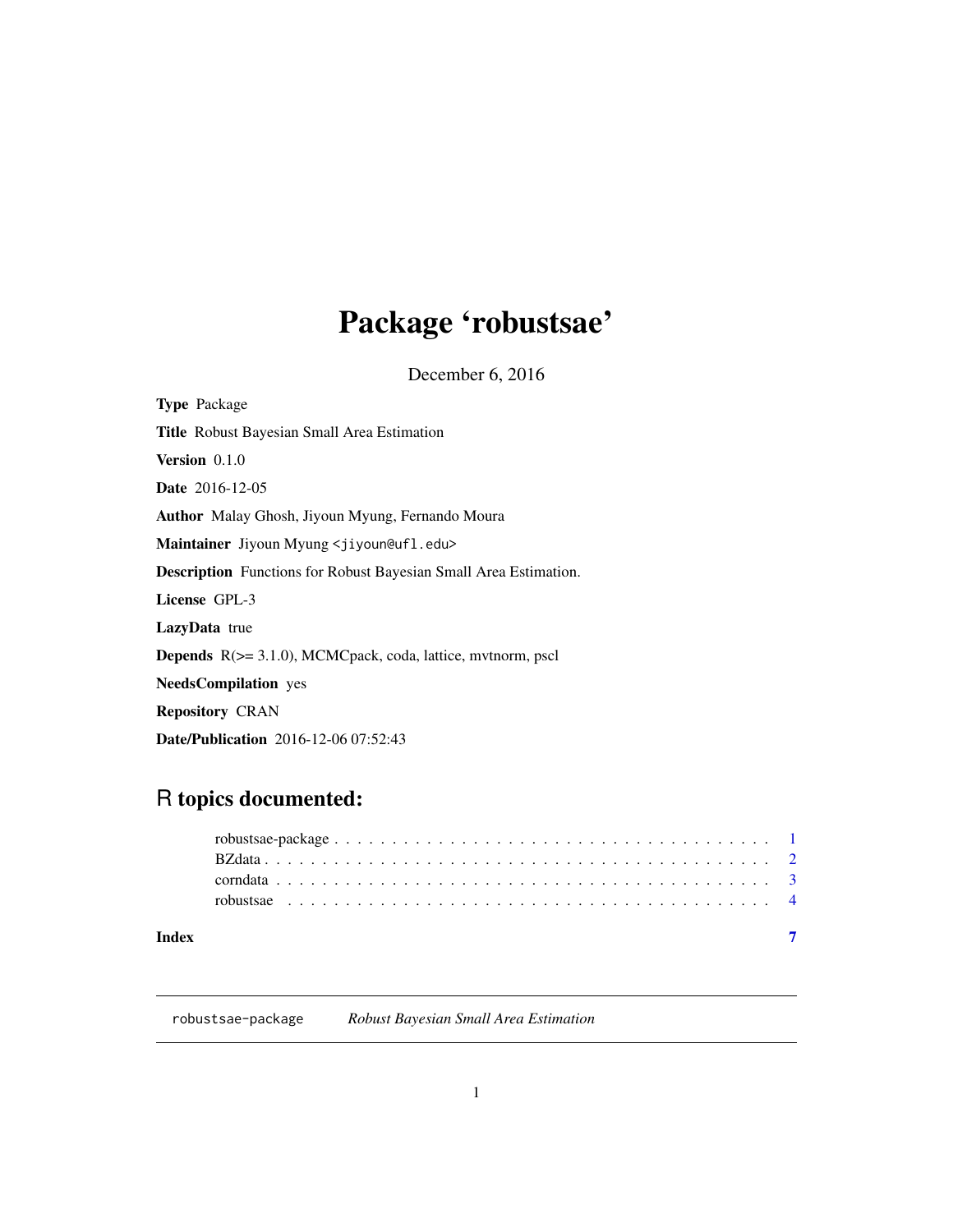#### <span id="page-1-0"></span>Description

The package provides a function robustsae for full non-subjective Bayesian analysis for the general area level small area models. This considers small area modeling of both the population means and the population variances. This is possible due to the availability of additional data purported to estimate the error variances. Also, in order to induce some robustness of the procedure, t-prior for the random effects is used. When the data set includes true values for interest parameter, this function returns the comparison criteria.

#### Details

| Package: | robustsae  |
|----------|------------|
| Type:    | Package    |
| Version: | 1.0        |
| Date:    | 2016-12-05 |
| License: | $GPI - 3$  |

This package provides function for full Bayesian analysis of small area models.

#### Author(s)

Malay Ghosh, Jiyoun Myung, Fernando Moura Maintainer: Jiyoun Myung <jiyoun@ufl.edu>

#### References

Chip, S., and Green berg, E. (1995). Understanding the Metropolis-Hastings Algorithm. *The American Statistician*, 49, 327-335.

Rao, J. N. K. (2003) *Small Area Estimation*. John Wiley and Sons.

You, Y. and Chapman, B. (2006) Small Area Estimation Using Area Level Models and Estimated Sampling Variances. *Survey Methodology,* 32: 97-103.

Malay Ghosh, Jiyoun Myung, and Fernando Moura. (submitted) Robust Bayesian Small Area Estimation.

BZdata *Brazilian data*

#### Description

The data set is selected by a 10% random sampling of households in each area from a test demographic census completed in one municipality in Brazil consisting of 140 enumeration districts. This data set includes two centered auxiliary covariates, sampling means, sampling variances and true means for all areas. The contained information is available only at the area level.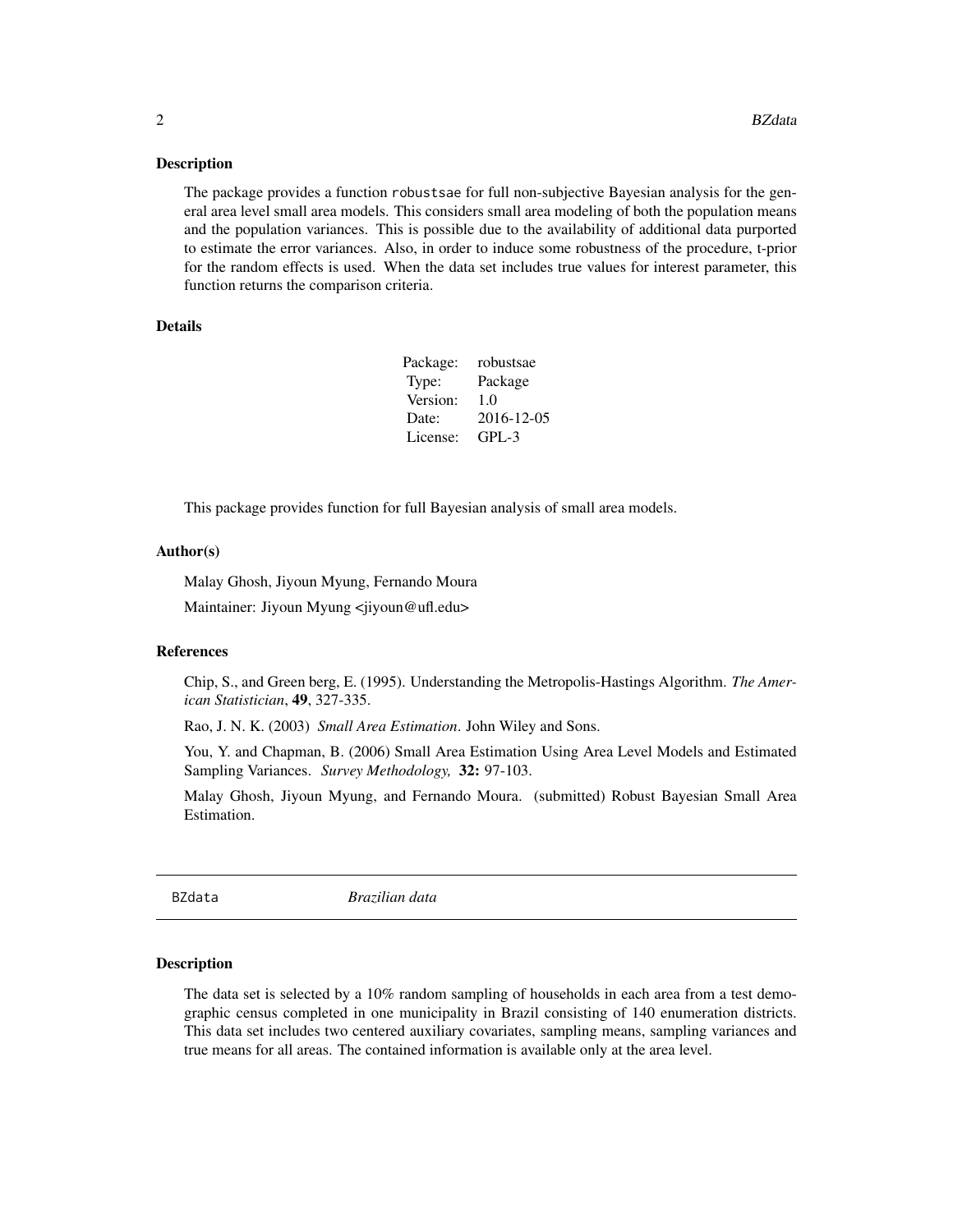#### <span id="page-2-0"></span>corndata 3

#### Usage

data("BZdata")

#### Format

A data frame with 140 observations on the following 6 variables.

- ni: sample size for each district.
- X1: respective small area population means of the educational attainment of the head of household, centered auxiliary covariate.
- X2: respective average number of rooms in households, centered auxiliary covariate
- S2: respective sampling variances income of head of the household.
- y: respective average mean income of head of the household.

truemean: respective true mean income of head of the household.

corndata *Corn data in 8 counties in Iowa.*

#### Description

Survey and satellite data for corn and soy beans in 12 Iowa counties, obtained from the 1978 June Enumerative Survey of the U.S. Department of Agriculture and from land observatory satellites (LANDSAT) during the 1978 growing season.

#### Usage

data("corndata")

#### Format

A data frame with 8 observations on the following 6 variables.

County: county names.

ni: sample size for each county.

Xi: mean of reported hectares of corn from the survey, direct survey estimate.

Z1i: mean of pixels of corn for each, from satellite data.

Z2i: mean of pixels of soy bean for each county, from satellite data.

Si: square root of sample variance of reported hectares of corn from the survey.

#### Details

While the original dataset includes survey and satellite data for corn in 12 Iowa counties, this dataset contains only 8 counties' information where sample sizes are greater than 1.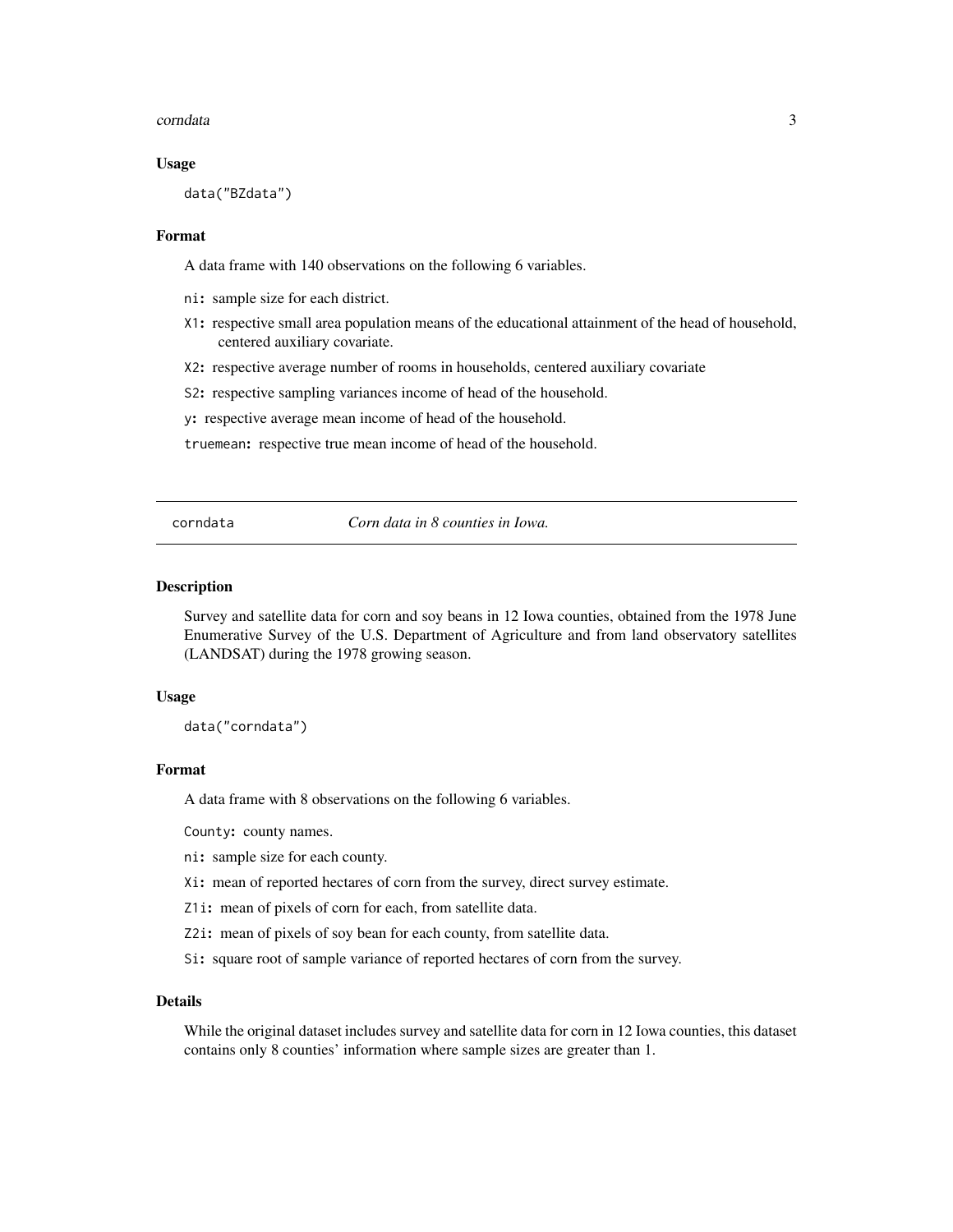#### <span id="page-3-0"></span>Source

- Battesse, G.E., Harter, R.M. and Fuller, W.A. (1988). An Error-Components Model for Prediction of County Crop Areas Using Survey and Satellite Data. *Journal of the American Statistical Association*, 83, 28-36.

- You, Y. and Chapman, B. (2006) Small Area Estimation Using Area Level Models and Estimated Sampling Variances. *Survey Methodology*, 32, 97-103.

robustsae *Robust Small Area Estimation Modeling Both Means and Variances*

#### Description

This function provides full Bayesian Analysis for specific area-level small area models when data are provided for modeling both the mean and the variance.

#### Usage

robustsae(formula, S2, ni, nsim = 1000, burnin = 500, data, truemean)

#### Arguments

| formula        | a symbolic description of the model to be fitted. The details of model specifica-<br>tion are given under Details. |
|----------------|--------------------------------------------------------------------------------------------------------------------|
| S <sub>2</sub> | a vector contain the sampling variances which are given for estimating the true<br>variances.                      |
| ni             | a vector containing the sample sizes for each area.                                                                |
| nsim           | user-specified number of MCMC draws. See German (2006).                                                            |
| burnin         | the number of burning iterations for the sampler. See German (2006).                                               |
| data           | an optional data frame containing the variables named in formula, S2 and ni.                                       |
| truemean       | true mean values for each area.                                                                                    |

#### Details

Let  $\theta_i$  denotes interest parameter for each area i,  $x_i$  the available area-specific auxiliary data,  $\beta$  the regression coefficients and  $m$  the number of small areas. A typical area level model is given by

$$
y_i = x_i \beta + u_i + e_i, (i = 1, \ldots, m).
$$

Assume that the random effects  $u_i$  and the sampling errors  $e_i$  are to be independently distributed with the  $u_i N(0, \sigma^2)$  and the  $e_i N(0, v_i)$ . To foster robustness in small area estimation procedures, student t distribution is used for the random effects. Also, due to the availability of additional data purported to estimate the error variances, this considers modeling of both the means and the variances.

The robust Bayesian small area estimation model is

 $y_i | \theta_i N(\theta_i, v_i)$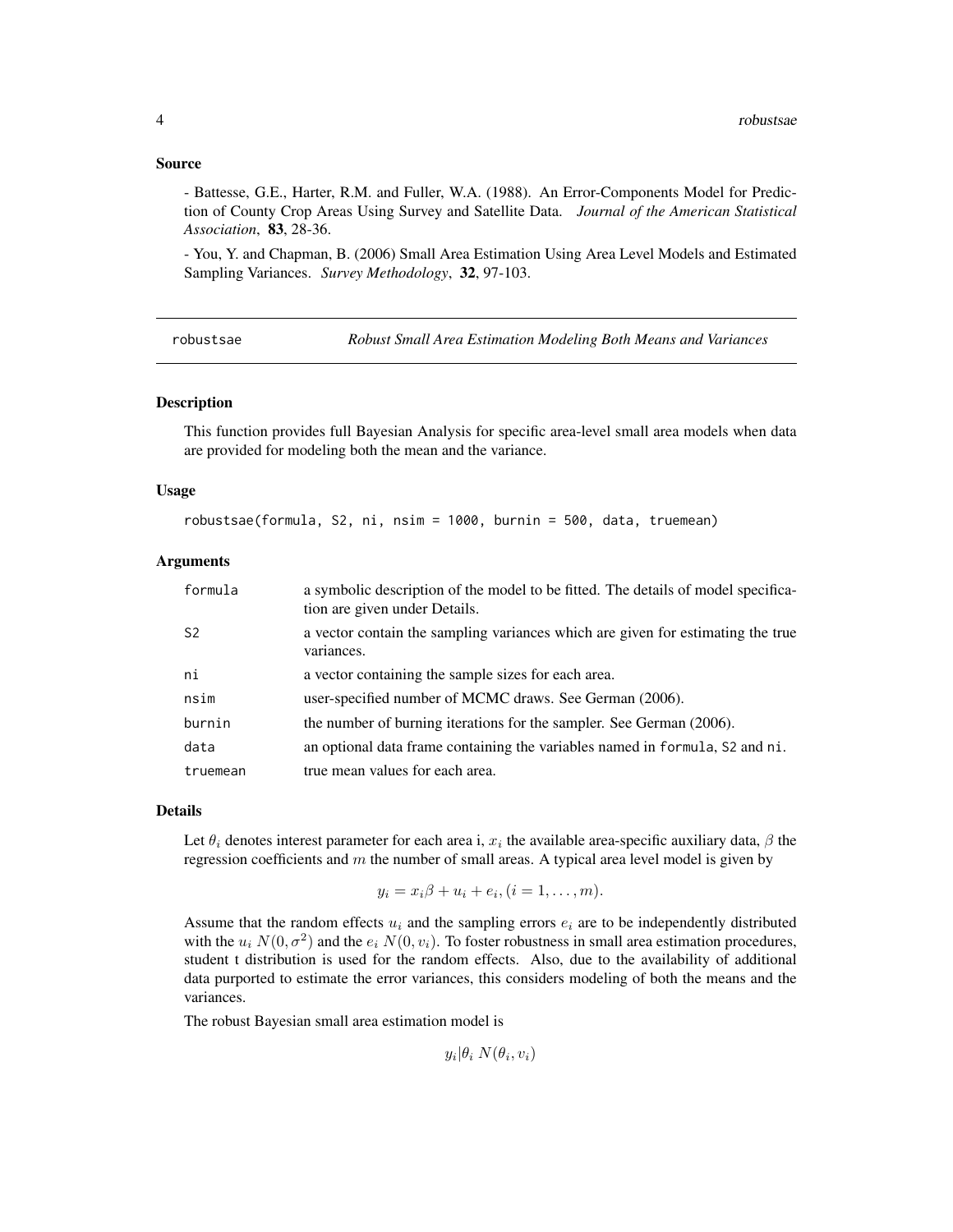$$
S_i^2 | v_i \text{ Gamma}((n_i - 1)/2, 1/(2v_i))
$$

$$
\theta_i | \beta, \sigma^2, \text{df } t(x_i \beta, \sigma^2, \text{df})
$$

, where df is degrees of freedom parameter. For a full Bayesian analysis, this function uses the modified Jeffrey' prior which is the product of the general Jeffrey' prior and  $e^{(-a/(2+\sigma^2))}$  where a is chosen as 1:

$$
\pi(\beta) 1
$$

$$
\pi(v_i) 1/v_i
$$

 $\sigma^2$  Inv – Gamma $(p/2, a/2)$ , fora > 0

$$
\pi(df) df^{-1/2} (df + 1)^{p/2 - 1} (df + 3)^{-p/2 - 1/2}
$$

The estimates of interest parameters are obtained by Rao-Balackwellization with Gibbs sampling with Metropolis-Hastings algorithm.

#### Value

The function returns a object of class "robustsae" containing the following components:

| mean     | Rao-Balackwellization estimates of theta's                                                       |  |
|----------|--------------------------------------------------------------------------------------------------|--|
| variance | Rao-Balackwellization estimates of v's                                                           |  |
| Criteria | a list containing the following comparison criteria : Returns NA if truemean is<br>not provided. |  |
|          | • ASD: average squared deviation, defined as $1/m \sum_{i=1}^{m} (\hat{\theta}_i - \theta_i)^2$  |  |
|          | • AAB: average absolute bias, defined as $1/m \sum_{i=1}^{m}  \hat{\theta}_i - \theta_i $        |  |

- ASRB: average squared relative bias, defined as  $1/m \sum_{i=1}^{m} ((\hat{\theta}_i \theta_i)/\theta_i)^2$
- ARB: average relative bias, defined as  $1/m \sum_{i=1}^{m} |(\hat{\theta}_i \theta_i)/\theta_i|$

#### Author(s)

Malay Ghosh, Jiyoun Myung, Fernando Moura

#### References

Rao, J. N. K. (2003) *Small Area Estimation*. John Wiley and Sons.

Chip, S., and Green berg, E. (1995). Understanding the Metropolis-Hastings Algorithm. *The American Statistician*, 49, 327-335.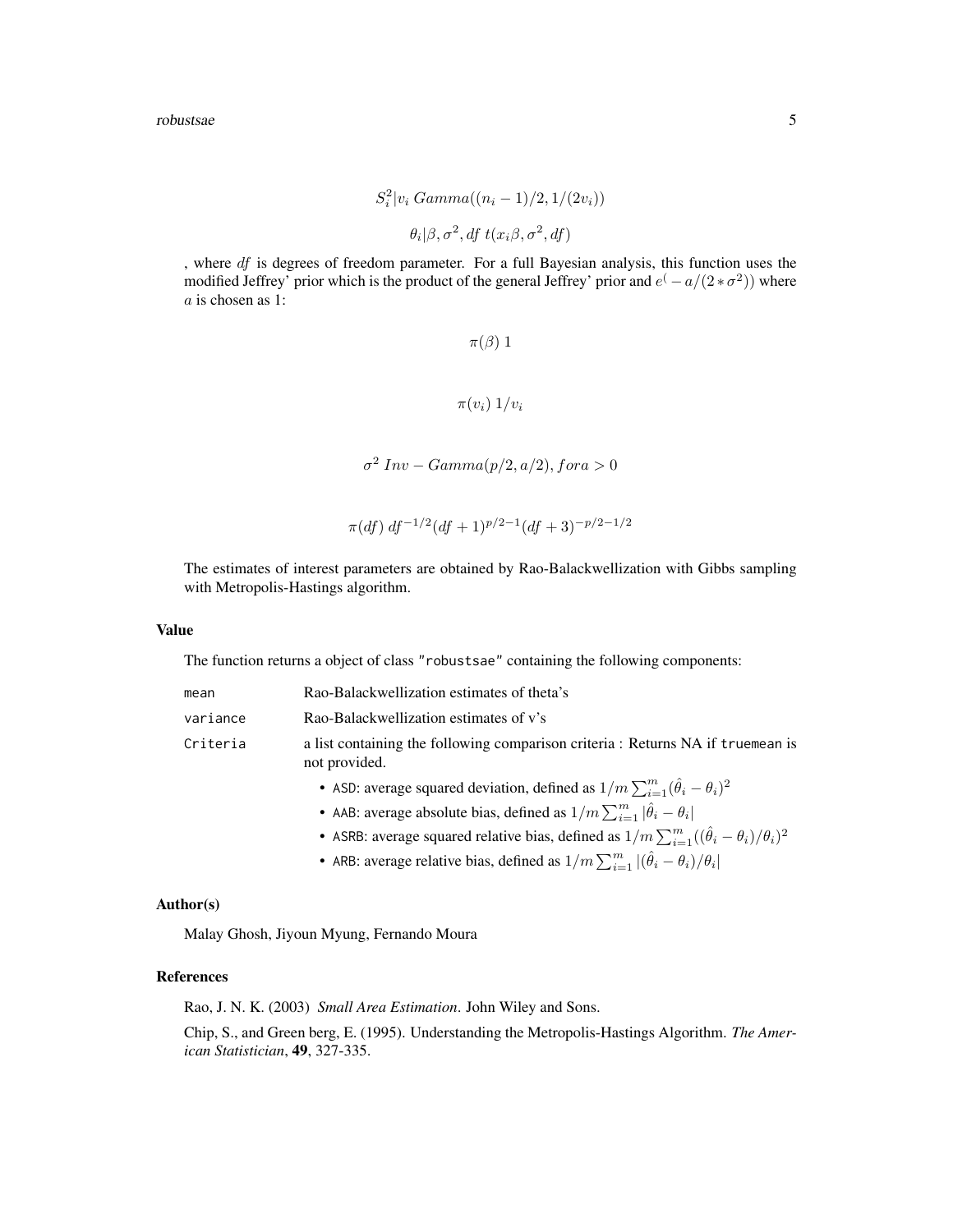### Examples

```
# If there is truemean data,
# load data set
data(BZdata)
attach(BZdata)
result <- robustsae(y ~ X1 + X2, S2, ni = BZdata$ni, nsim = 1000, burnin = 500,
                     data = BZdata, truemean = truemean)
result
detach(BZdata)
# If there is no truemean data,
#load data set
data(corndata)
attach(corndata)
result2 <- robustsae(Xi ~ Z1i, Si^2, ni=corndata$ni, data = corndata) # no truemean
result2$mean
result2$variance
detach(corndata)
```